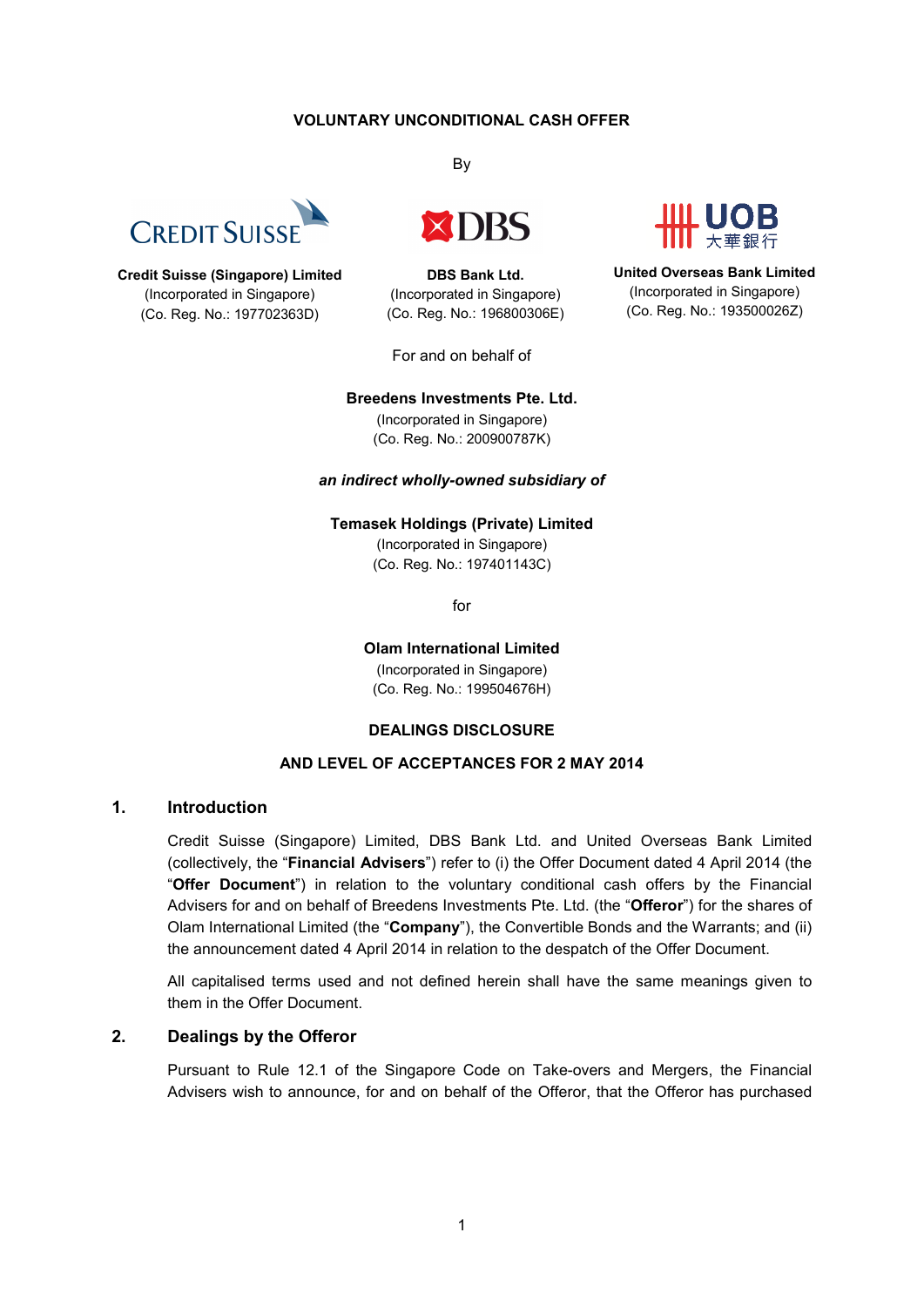the following Shares on the Singapore Exchange Securities Trading Limited (the "SGX-ST")<sup>1</sup>, details of which are set out below:

| Date of purchase | <b>Number of Shares purchased</b> | <b>Consideration per Share,</b><br>excluding brokerage fee.<br>clearing fee and applicable<br>tax |
|------------------|-----------------------------------|---------------------------------------------------------------------------------------------------|
| 2 May 2014       | 687,000                           | S\$2,230                                                                                          |

## **3. Level of Acceptances and Aggregate Securityholdings**

The Financial Advisers wish to announce, for and on behalf of the Offeror, that:

- **3.1 Acceptances of Offer for Securities.** As at 5.00 p.m. on 2 May 2014, the Offeror has received valid acceptances (which have not been withdrawn) in respect of:
	- **3.1.1** 255,128,144 Shares, representing approximately:
		- (i) 10.6 per cent. of the total issued share capital of the Company as at the date of this Announcement<sup>2</sup>; and
		- (ii) 9.4 per cent. of the maximum potential share capital of the Company<sup>3</sup>.

Such valid acceptances include valid acceptances received from the Undertaking Consortium Members (i.e. KSL and three members of the executive committee of the Company) in respect of 133,851,977 Shares, representing approximately 5.6 per cent. of the total issued share capital of the Company as at the date of this Announcement and approximately 4.9 per cent. of the maximum potential share capital of the Company; and

**3.1.2** 52,642,181 Warrants, representing approximately 13.2 per cent. of the total issued Warrants of the Company as at the date of this Announcement<sup>4</sup>.

As at 5.00 p.m. on 2 May 2014, the Offeror has not received any acceptances in respect of the Convertible Bonds.

- **3.2 Securities held as at 14 March 2014 (the "Offer Announcement Date").** Based on the information available to the Offeror, as at the Offer Announcement Date:
	- **3.2.1** the Offeror owned, controlled or had agreed to acquire an aggregate of 358,959,140 Shares, representing approximately:
		- (i) 15.0 per cent. of the total issued share capital of the Company; and

<sup>-</sup>1 In this Announcement, securities agreed to be acquired pursuant to a trade on the SGX-ST on a market day shall be regarded as being acquired on such market day, notwithstanding that settlement of that trade will occur on a later market day.

 $2$  In this Announcement, for purposes of computation, the total number of issued and paid-up Shares is 2,404,328,869 as at the date of this Announcement, assuming no holder of Options has exercised his/her Options into Shares today.

<sup>3</sup> In this Announcement, for purposes of computation, the total number of issued and paid-up Shares in the "**maximum potential share capital of the Company**" is 2,720,474,607 as at the date of this Announcement, assuming that no holder of Options has exercised his/her Options into Shares today. For the purposes of this Announcement, the "**maximum potential share capital of the Company**" means the total number of Shares which would be in issue if all the outstanding Convertible Bonds and Options (other than those owned, controlled or agreed to be acquired by the Offeror or its Concert Parties) were validly converted and exercised as at the date of the relevant declaration.

<sup>4</sup> In this Announcement, for purposes of computation, the total number of Warrants is 397,826,160.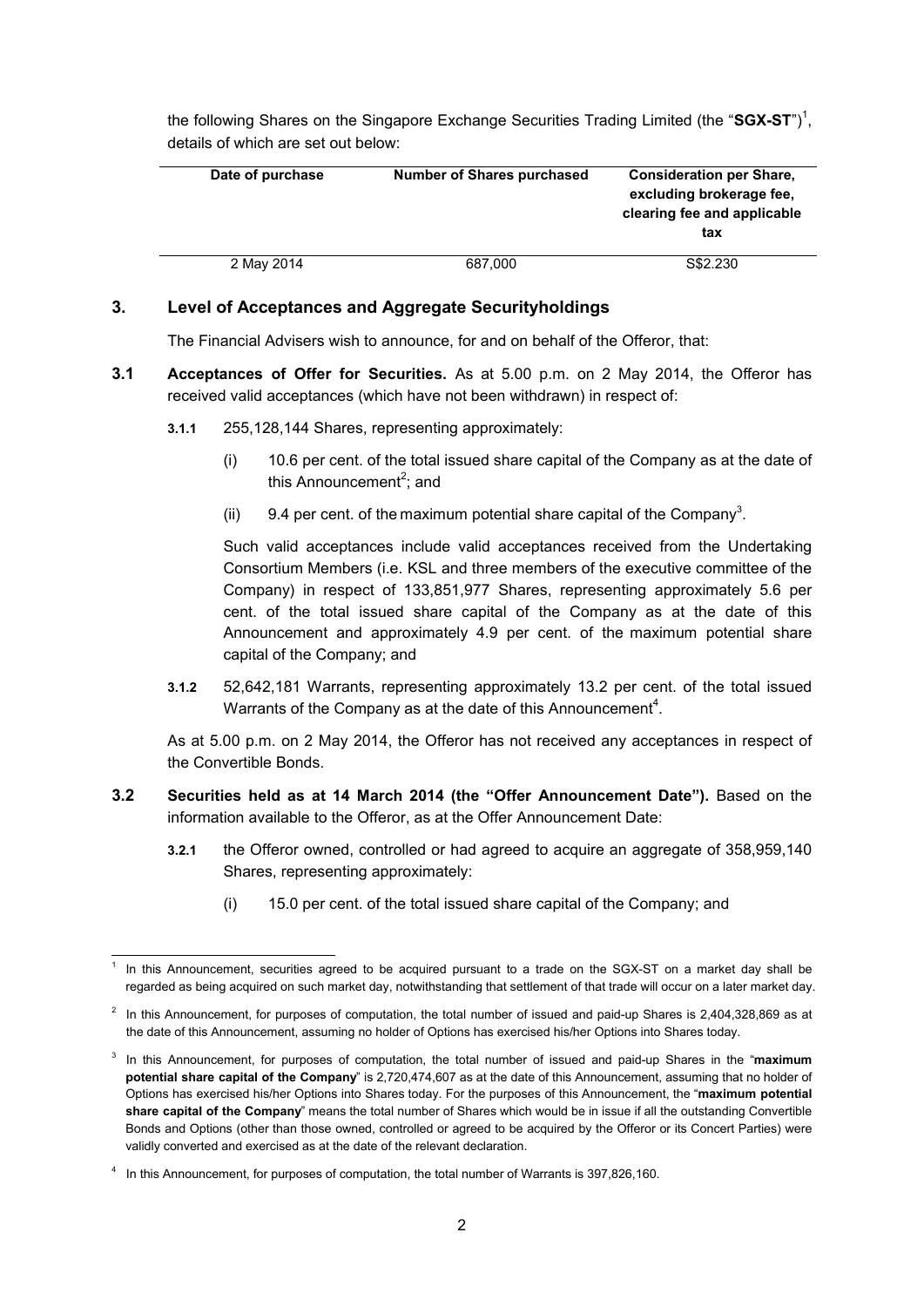- (ii) 13.2 per cent. of the maximum potential share capital of the Company;
- **3.2.2** the Offeror and its Concert Parties owned, controlled or had agreed to acquire an aggregate of 1,256,022,801<sup>5</sup> Shares, representing approximately:
	- (i) 52.5 per cent. of the total issued share capital of the Company; and
	- (ii) 46.2 per cent. of the maximum potential share capital of the Company;
- **3.2.3** the Offeror and its Concert Parties owned, controlled or had agreed to acquire an aggregate of 40,800,000 Options, representing approximately 31.3 per cent. of the total issued Options of the Company;
- **3.2.4** none of the Offeror and its Concert Parties own, control or had agreed to acquire any Convertible Bonds;
- **3.2.5** the Offeror and its Concert Parties own, control or had agreed to acquire an aggregate of 195,029,284<sup>6</sup> Warrants, representing approximately 49.0 per cent. of the total issued Warrants of the Company; and
- **3.2.6** the following Concert Parties of the Offeror are party to the following derivatives transactions:
	- (i) Aranda Investments Pte. Ltd.:
		- (a) Equity Swap Transaction for a notional amount of S\$60,000,000 in respect of fully paid Shares with a price cap of S\$1.80 (plus relevant costs) and a maturity date of 5 January 2015; and
		- (b) Equity Swap Transaction for a notional amount of S\$60,000,000 in respect of fully paid Shares with a price cap of S\$1.80 (plus relevant costs) and a maturity date of 5 January 2015; and
	- (ii) UOB:
		- (a) Call option for a notional amount of S\$212,241.60 in respect of fully-paid Shares with a strike price of S\$1.5606 and an expiry date of 21 March 2014;
		- (b) Call option for a notional amount of S\$201,633.60 in respect of fully-paid Shares with a strike price of S\$1.8003 and an expiry date of 4 April 2014;
		- (c) Call option for a notional amount of S\$418,798 in respect of fully-paid Shares with a strike price of S\$1.957 and an expiry date of 17 April 2014; and
		- (d) Worst-of-put option for a notional amount of S\$200,000 in respect of fully-paid Shares with a strike price of S\$1.906 and an expiry date of 24 April 2014.

<sup>-</sup>5 This figure comprises: (i) the 358,959,140 Shares held by the Offeror; (ii) the 228,631,313 Shares held by the Temasek Entities and directors of the Offeror and Temasek; (iii) the 667,996,498 Shares held by KSL and Key Management, who have provided irrevocable undertakings to the Offeror to accept the Offer in respect of part but not all of their existing shareholdings in the Company and who are deemed to be acting in concert with the Offeror in connection with the Offer; and (iv) the 435,850 Shares held by the Financial Advisers.

 $6$  This figure comprises: (i) the 85,811,860 Warrants held by the Offeror, the Temasek Entities and directors of the Offeror and Temasek; and (ii) the 109,217,424 Warrants held by KSL and Key Management.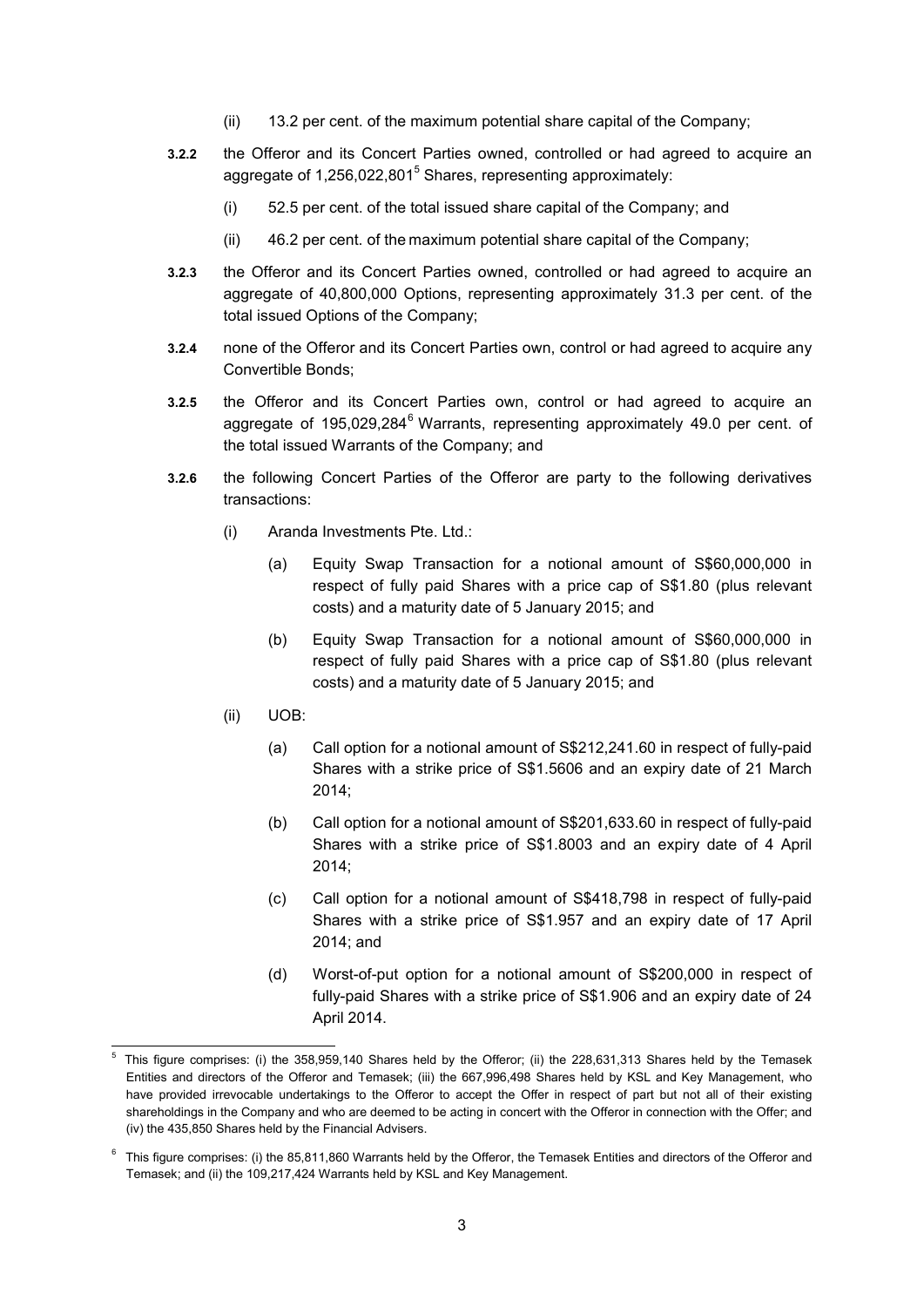- **3.3 Securities acquired or agreed to be acquired between the Offer Announcement Date and up to 5.00 p.m. on 2 May 2014 (other than pursuant to valid acceptances of the Offer for Securities).** Between the Offer Announcement Date and up to 5.00 p.m. on 2 May 2014:
	- **3.3.1** the Offeror acquired or agreed to acquire an aggregate of 91,322,194 Shares, representing approximately:
		- (i) 3.8 per cent. of the total issued share capital of the Company; and
		- (ii) 3.4 per cent. of the maximum potential share capital of the Company;
	- **3.3.2** the Offeror and its Concert Parties have acquired or agreed to acquire an aggregate of 92,622,194 Shares<sup>7</sup>, representing approximately:
		- (i) 3.9 per cent. of the total issued share capital of the Company; and
		- (ii) 3.4 per cent. of the maximum potential share capital of the Company; and
	- **3.3.3** none of the Offeror or its Concert Parties have acquired or agreed to acquire any Warrants and/or Convertible Bonds.
- **3.4 Aggregate securityholdings (including acceptances of the Offer for Securities).**  Accordingly, as at 5.00 p.m. on 2 May 2014:
	- **3.4.1** the Offeror owned, controlled or has agreed to acquire an aggregate of 705,409,478 Shares, representing approximately:
		- (i) 29.3 per cent. of the total issued share capital of the Company; and
		- (ii) 25.9 per cent. of the maximum potential share capital of the Company, ${}^{8}$
	- **3.4.2** the Offeror and its Concert Parties owned, controlled or have agreed to acquire an aggregate of 1,469,921,162 Shares, representing approximately:
		- (i) 61.1 per cent. of the total issued share capital of the Company; and
		- (ii)  $54.0$  per cent. of the maximum potential share capital of the Company,  $9$
	- **3.4.3** the Offeror and its Concert Parties owned, controlled or had agreed to acquire an aggregate of 39,500,000 Options, representing approximately 34.6 per cent. of the total issued Options of the Company<sup>10</sup>:
	- **3.4.4** none of the Offeror or its Concert Parties owned, controlled or has agreed to acquire any Convertible Bonds;
	- **3.4.5** the Offeror owned, controlled or has agreed to acquire an aggregate of 52,642,181 Warrants, representing approximately 13.2 per cent. of the total issued Warrants of the Company<sup>11</sup>:

-

<sup>7</sup> Including Shares acquired by the Concert Parties pursuant to the exercise of Options.

<sup>8</sup> The shareholdings of the Offeror include acceptances of the Offer received by or on behalf of the Offeror.

<sup>&</sup>lt;sup>9</sup> The aggregate shareholdings of the Offeror and its Concert Parties include acceptances of the Offer received by or on behalf of the Offeror.

 $10$  In this Announcement, for purposes of computation, the total number of issued Options is 114,035,000 as at the date of this Announcement, assuming that no holder of Options has exercised his/her Options into Shares today.

<sup>&</sup>lt;sup>11</sup> The holdings of Warrants of the Offeror include acceptances of the Warrants Offer received by or on behalf of the Offeror.